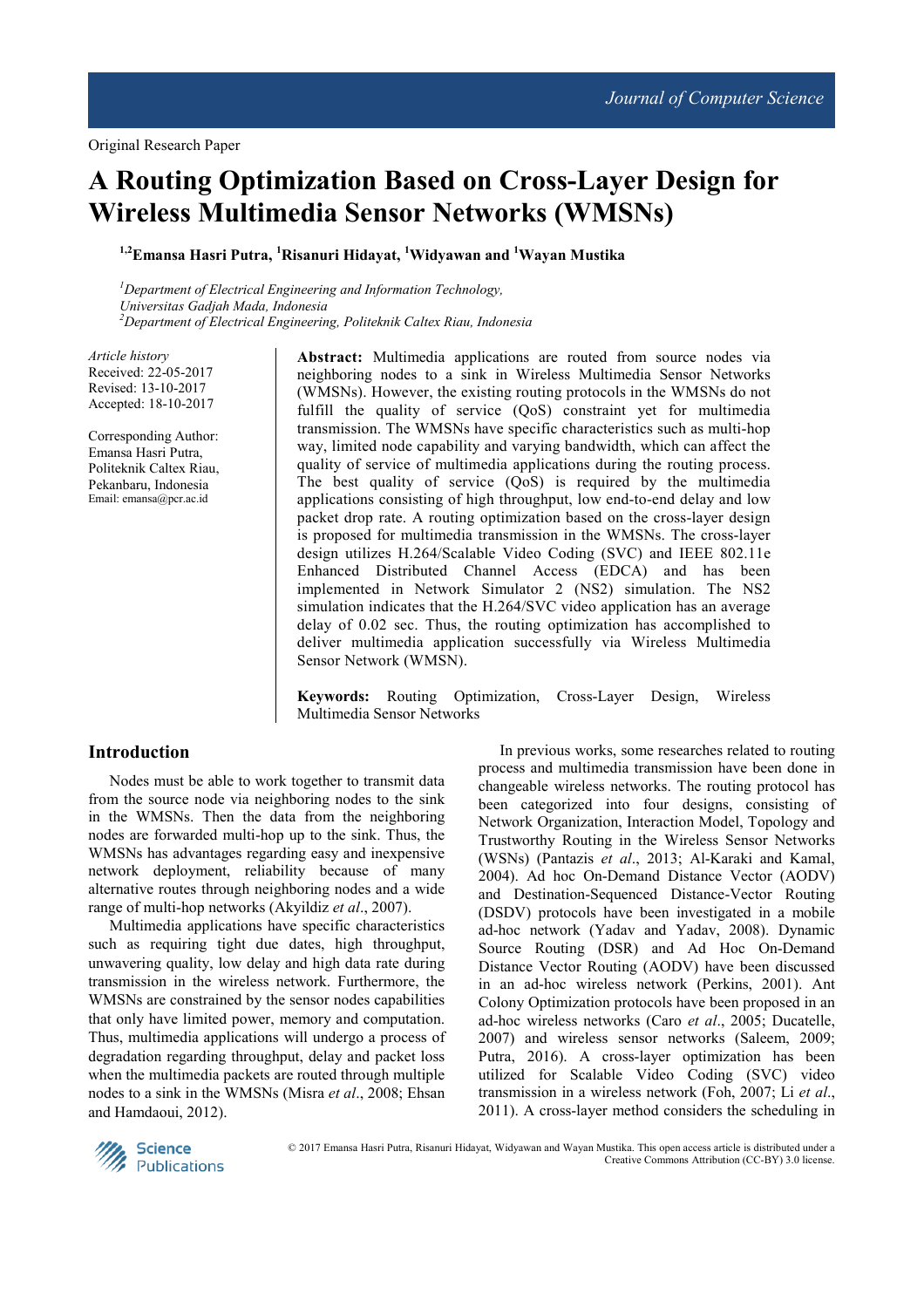MAC and the routing protocol for real-time transmission in the WSNs (Alwan and Agarwal, 2013). A cross-layer approach has been utilized for video transmission based on H.264/SVC and Enhanced Distributed Channel Access (EDCA) in the WMSNs (Putra, 2015).

The existing routing protocols only focus on the network layer and do not consider the data link and physical layers in the wireless ad hoc networks and the wireless sensor networks. As a consequence, when the routing protocols transmit multimedia traffic in the wireless network, multimedia traffic will experience degradation regarding the quality of service (QoS). The throughput, delay and packet loss can turn influenced by varying wireless bandwidth channels conditions all the time because of fading and interference factors.

In this paper, a routing optimization is proposed to give guaranteed bandwidth (QoS) for multimedia applications in the Wireless Multimedia Sensor Networks (WMSNs). The routing optimization based on a cross-layer method determines best-selected links between sensor nodes and a sink. Since wireless sensor networks have varying bandwidth channels, a routing protocol must adapt to the varying bandwidth conditions. The cross-layer design method makes cooperation between the application, network and data link layers to provide an ideal setting for the transmission of multimedia packets. Thus, the multimedia packets when routed through WMSNs get the first priority for the routing process at the network layer. Furthermore, video coding techniques based on H.264/SVC standard is utilized in the application layer to create multimedia applications to adapt to changing wireless environments. Therefore, the multimedia application will get guaranteed bandwidth or Quality of Service (QoS) when routed via multi-hop manner in WMSNs.

The remainder of this paper is established like this. The Wireless Multimedia Sensor Network (WMSN) is discussed in Section II, Cross-Layer Design method is discussed in Section III, Section IV describes Simulation Model and Section V justifies Simulation Results. Last, The Conclusion is shown in Section VI.

#### *Wireless Multimedia Sensor Network*

Wireless Multimedia Sensor Networks (WMSNs) is a sensor network consisting of several sensor nodes that have multimedia equipment such as multiple cameras, microphones and scalar sensors. The results of sensor nodes readings will be delivered via the wireless network and shown on a server.

Figure 1 indicates a concept of the WMSN for three sensor systems with diverse purposes. A single-level network of different sensor nodes captures videos, audio and scalar data from the environment and sends the data to the center node. The center node collects and executes complete processing. Then, the processing results are delivered to the server via multi-hop manner.



Fig. 1. A concept of Wireless Multimedia Sensor Networks (WMSNs)

A single-level network of similar sensor nodes captures similar data from the environment. Then the data is forwarded to neighboring nodes via multi-hop manner. The final destination of the data transmission is the server for processing the data. A multi-level network of different sensor nodes divides and processes audio, videos and scalar data from the environment into different layers. The lower level is responsible for scalar sensors with low capabilities. Higher level is accountable for audio and video data with high power and resources (Akyildiz *et al*., 2007).

#### *Cross-Layer Design*

Cross-layer design is a new approach to optimize the existing architecture of Transmission Control Protocol/Internet Protocol (TCP/IP) through finding and using the best standard of layers of TCP/IP. Each layer of the TCP/IP protocol has the duty and the service independently of one another and between adjacent layers do not communicate directly. The cross-layer design makes it possible to cooperate and communicate between the layers to find an optimization. The optimization is needed for adaptation to the wireless environment and supports QoS constraint for video applications.

The cross-layer design can be divided into three key concepts which consist of (Ksentini *et al*., 2006; Qian and Ya-Qin 2008):

1. Parameter Abstraction. The information needs to be collected from the application, data link and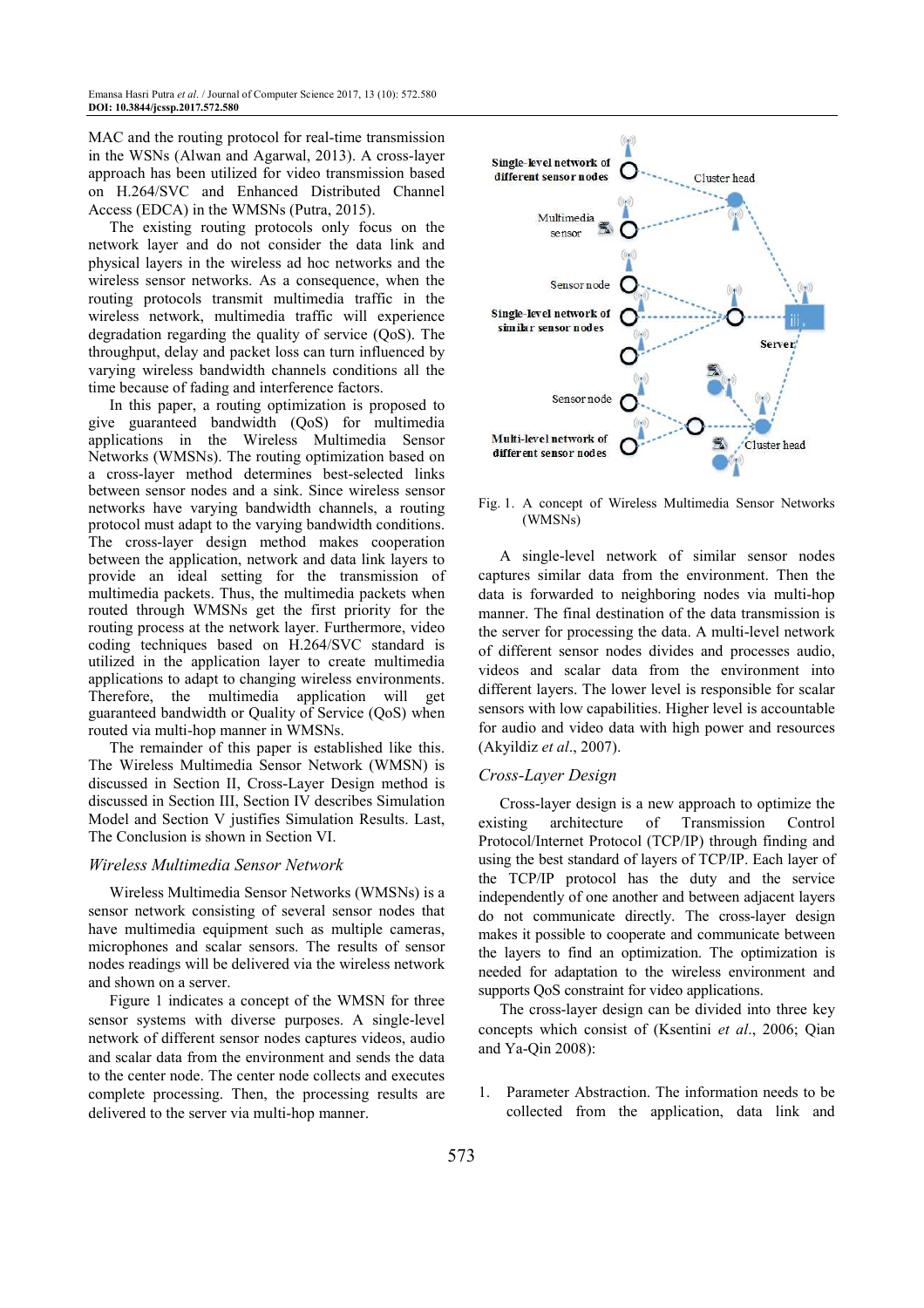physical layers through a process of abstraction. Specific parameters of the existing protocol layers are selected into the parameters that are likely implemented by the cross-layer optimizer

- 2. Cross-Layer Optimization. The parameters obtained from the parameter abstraction is then optimized to achieve a certain purpose
- 3. Decisions Distribution. Results of cross-layer optimization are then redistributed to the corresponding layers

A cross-layer design method can be described mathematically using a dynamic programming model (Bradley, 1977) as shown in Fig. 2. A dynamic programming optimization is an approach that transforms a complex problem into a specific sequence or parts of smaller problems. By using the mathematical model of the dynamic programming, the cross-layer design method is divided into four stages (*n*), starting from the rear,  $n = 1$ . Thus, the mathematical model of the dynamic programming for the network is:

$$
v_4(s_4) = Max \begin{bmatrix} v_4(d_4, s_4) + f_3(d_3, s_3) \\ +f_2(d_2, s_2) + f_1(d_1, s_1) \end{bmatrix}
$$
 (1)



Fig. 2. A dynamic programming model for the cross-layer design method

In cross-layer design, the optimization process is conducted on three layers of TCP/IP, namely Application (A), Network (R) and Datalink (P). At the Application layer, there are four video coding techniques with different qualities (Q), namely A1 (2), A2  $(1)$ , A3  $(4)$  and A4  $(1)$ . At the Network layer, there is four routing technique that produces different qualities (Q), namely R1 (2), R2 (4), R3 (3) and R4 (1). At Datalink layer, there are four different priorities of IEEE 802.11e Enhanced Distributed Channel Access (EDCA) scheme with different qualities (Q), namely P1 (4), P2 (3), P3 (2) and P4 (1). The value of the number in brackets indicates the value of the quality (Q), where the greater value indicates better quality (Q).

Completion of optimization problems using dynamic programming approach to the method of Cross-Layer Design is carried forward (forward recursive equation) and consists of four stages of the decision. The math of the problem is based on the equations 1 and is explained using the tables for each decision stage.

In the first stage, there are four options available: P1 (4), P2 (3), P3 (2), and P4 (1). The optimization result from stage 1 is  $P1$  (4) because it has a better quality (Q) that is 4, as shown in Table 1. In the second stage, there are four options available: R1 (2), R2 (4), R3 (3) and  $R4$  (1). The optimization result from stage 2 is R2 (4) because it has a better quality (Q) that is 4, as shown in Table 2. In the third stage, there are four options available: A1 (2), A2 (1), A3 (4), and A4 (1).

Table 1. The Results of The First Stage.

| $S_1 \setminus d_1$ | Jn | Max | $v_1(s_1)$ |
|---------------------|----|-----|------------|
| P1                  |    |     |            |
| P <sub>2</sub>      |    |     |            |
| P3                  |    |     |            |
| P4                  |    |     |            |
|                     |    |     |            |

Table 2. The results of the second stage

| $S_2\backslash d_2$ P1 |             | P <sub>2</sub> | P3                      | P4 | Max | $v_2(s_2)$ |
|------------------------|-------------|----------------|-------------------------|----|-----|------------|
| R1                     | $2+4=6$     | $2+3=5$        | $2+2=4$ $2+1=3$         |    |     | P1         |
| R <sub>2</sub>         | $4 + 4 = 8$ |                | $4+3=7$ $4+2=6$ $4+1=5$ |    |     | P1         |
| R3                     | $3+4=7$     |                | $3+3=6$ $3+2=5$ $3+1=4$ |    |     | P1         |
| R4                     | $1+4=5$     |                | $1+3=4$ $1+2=3$ $1+1=2$ |    | -5. | P1         |

| Table 3. The Results of The Third Stage |  |
|-----------------------------------------|--|
|-----------------------------------------|--|

| $S_3\backslash d_3$ | R1       | R <sub>2</sub> | R3       | R4      | Max | $v_3(s_3)$ |
|---------------------|----------|----------------|----------|---------|-----|------------|
| A1                  | $2+6=8$  | $2+8=10$       | $2+7=9$  | $2+5=7$ | 10  | R2         |
| A <sub>2</sub>      | $1+6=7$  | $1+8=9$        | $1+7=8$  | $1+5=6$ | Q   | R2         |
| A <sub>3</sub>      | $4+6=10$ | $4 + 8 = 12$   | $4+7=11$ | $4+5=9$ |     | R2         |
| A4                  | $3+6=9$  | $3+8=11$       | $3+7=10$ | $3+5=8$ |     | R2         |

Table 4. The results of the fourth stage

|            | __ |  |    |  |     |   |
|------------|----|--|----|--|-----|---|
| $\omega_4$ |    |  | АК |  | Max |   |
| √ideo      | ີ  |  |    |  |     | . |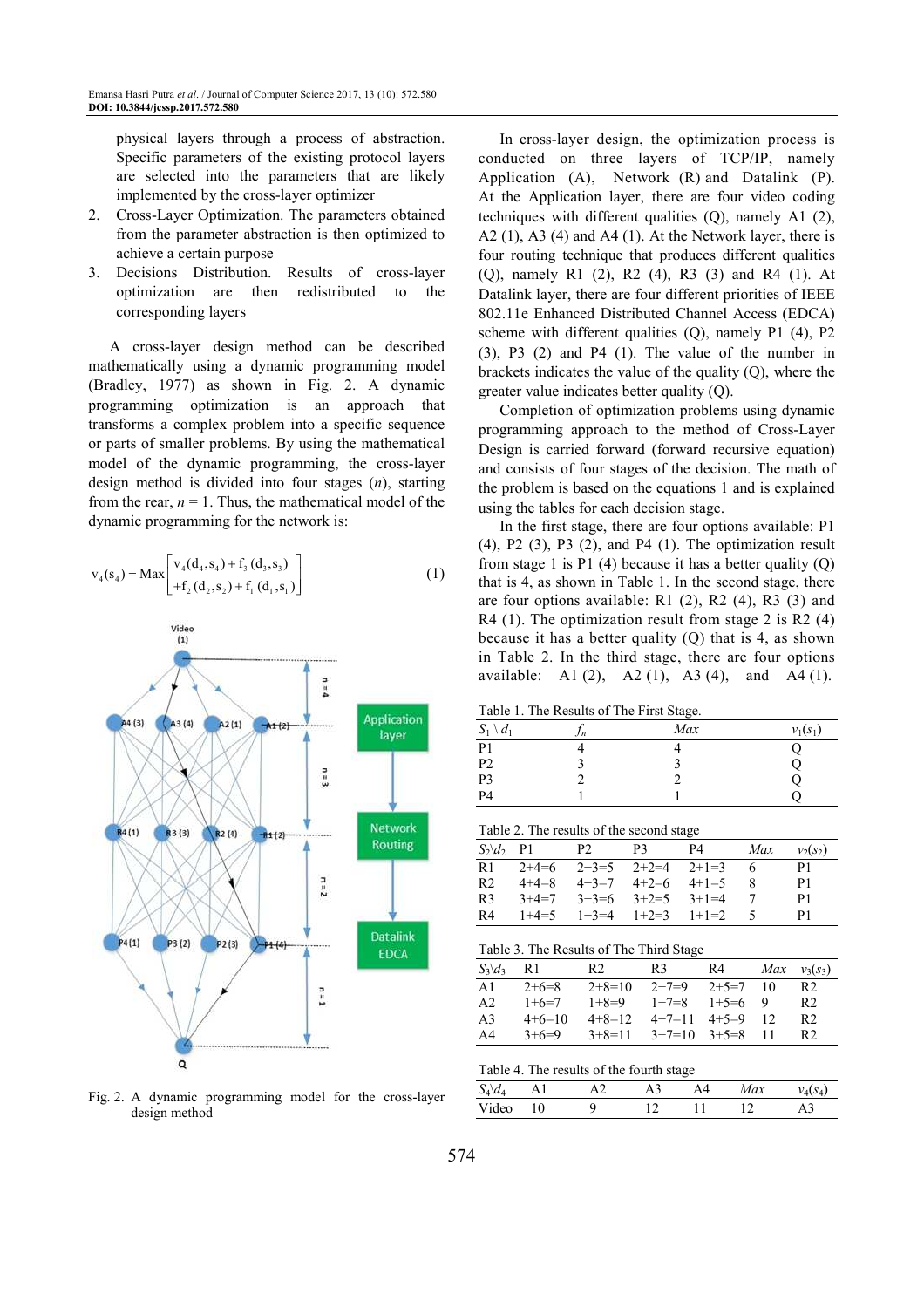The optimization result from stage 3 is A3 (4) because it has a better quality (Q) of 4, as shown in Table 3. In the fourth stage, the video application chooses A3 (4), as shown in Table 4.

The result of optimization shows to get the video transmission with the highest quality (Q) by selecting the A3  $\rightarrow$  R2  $\rightarrow$  P1  $\rightarrow$  Q from the Application layer, Network and Datalink.

## **Simulation Model**

To examine the proposed optimization, NS2 simulation (Ke, 2012) was conducted as shown in Fig. 3 including two ways. The first, the sensor node 1 sends four important data stream with 512 bytes packet size to the sensor node 3 with speeds of 600 kbps in WMSN. In the network layer, the Ad hoc On-Demand Distance Vector (AODV) and the Destination-Sequenced Distance Vector Routing (DSDV) protocols are utilized interchangeably. Then throughput, packets end-to-end delay and packet drop rate is calculated throughout the simulation.

The second, the sensor node 1 sends the "Foreman" H.264/SVC video (Schwarz *et al*., 2007) to the sensor node 5 in WMSN. Furthermore three data stream with 512 bytes packet size are also sent in WMSN with speeds of 600 kbps. In the network layer, the Ad hoc On-Demand Distance Vector (AODV) and the Dynamic Source Routing (DSR) protocols are utilized interchangeably. Then throughput, packets end-to-end delay and packet drop rate is calculated throughout the simulation.

To optimize the routing process for multimedia transmission in the WMSN, the procedure of cross-layer design of the Open Systems Interconnection (OSI) layers is conducted. The process of parameter abstraction collected important data from the three layers consisting of application, network and data link layers. Furthermore the process of cross-layer optimization is conducted to fulfill the requirements of Quality of Service (QoS) for multimedia transmission. Then the process of decisions distribution is conducted to deliver the results of the data optimization back into the application, network and data link layer.



Fig. 3. The simulation model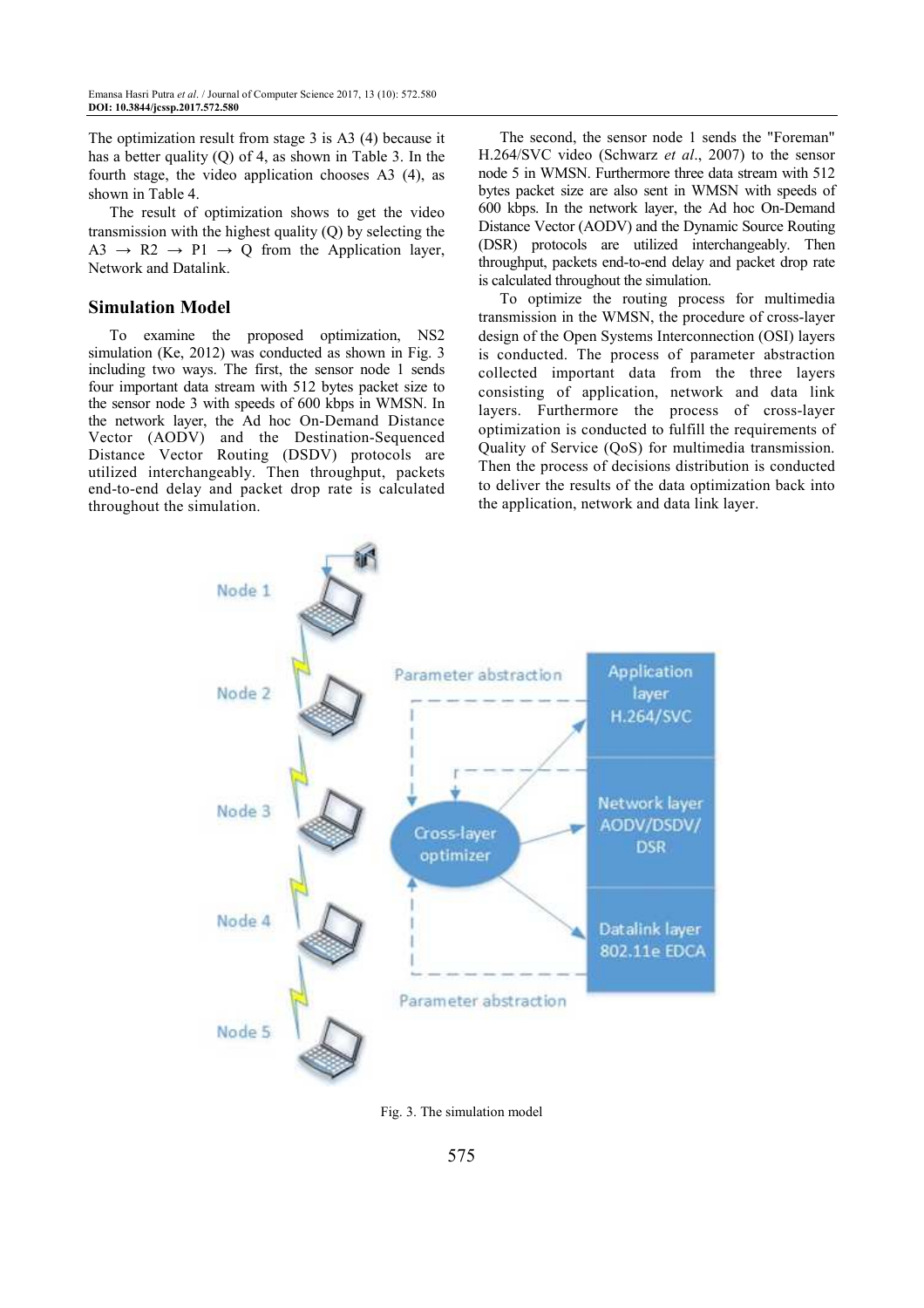Emansa Hasri Putra *et al*. / Journal of Computer Science 2017, 13 (10): 572.580 **DOI: 10.3844/jcssp.2017.572.580** 

The proposed cross-layer design utilized H.264/SVC as a video coding standard at the application layer because the video coding standard has supported many existing device technologies and multimedia applications. Furthermore, the video coding standard also supports low bit rate for multimedia transmission in WMSN. The proposed cross-layer design utilized the Ad hoc On-Demand Distance Vector (AODV), the Destination-Sequenced Distance Vector Routing (DSDV) and the Dynamic Source Routing (DSR) as routing protocols at the network layer. The routing protocols represent R1, R2 and R3 in dynamic programming approach as explained in Section 3. The proposed cross-layer design utilized the IEEE 802.11e Enhanced Distributed Channel Access (EDCA) as a new channel access method for the Media Access Control (MAC) layer at the data link layer. The EDCA has supported four priority classes (P), starting from the highest priority to the lowest priority. The priority classes (P) are intended for voice traffic, video, best effort and background correspondingly. These priorities of EDCA represent P1, P2 and P3 in dynamic programming approach.

#### **Simulation Results**

The throughput for four data stream is indicated in Fig. 4 via WMSN where AODV and DSDV protocols are utilized interchangeably. Based on the EDCA scheme in the datalink layer, the first important data stream gets the first priority to access existing bandwidth, the second important data stream gets the second priority, the third important data stream gets the third priority and the fourth important data stream gets the fourth priority.



Fig. 4. The throughput for four important data stream through WMSN where AODV (above) and DSDV (below) protocols are utilized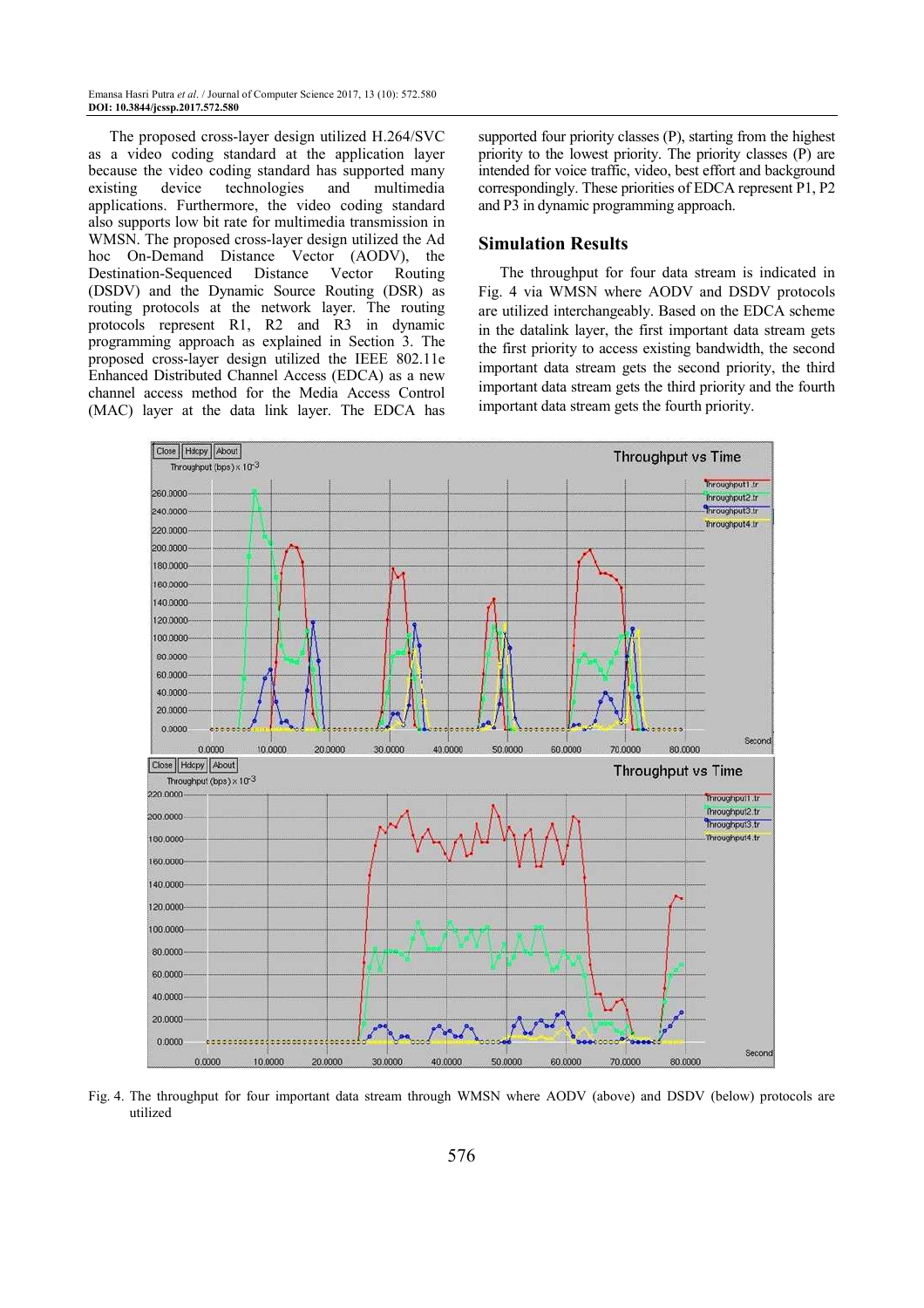

Fig. 5. The rate of packets end-to-end delay for four important data stream through WMSN where AODV (above) and DSDV (below) protocols are utilized

The throughput of the first priority data is more stable (indicated by the red graph) than other priority data when utilizing DSDV protocol at the network layer. Whereas, when utilizing AODV protocol, the throughput of all the priority data tends to be unstable. DSDV protocol utilizes table-driven routing and DSDV routing information is always updated in routing tables. Otherwise, AODV protocol utilizes on-demand routing protocol. Due to the sensor nodes are all in a fixed position, multimedia packets are routed faster and have a lower delay through WMSN when utilizing DSDV protocol. Thus, the routing optimization based on crosslayer design provides better throughput for the first important data stream when DSDV and EDCA protocols are utilized in the proposed cross-layer design. The rate of packets end-to-end delay for four data stream is indicated in Fig. 5 via WMSN where AODV and DSDV protocols are utilized interchangeably. The rate of packets end-toend delay remains very low for the first important data

stream (indicated by the red graph) when DSDV and EDCA protocols are utilized in the model of cross-layer design. DSDV protocol utilizes pre-determined routes while AODV protocol finds routes when needed. Thus, AODV protocol has a higher delay than DSDV protocol.

The rate of packets loss or drop for four data stream is indicated in Fig. 6 via WMSN where AODV and DSDV protocols are utilized interchangeably. The first important data stream get high packets drop rate when AODV and EDCA protocols are utilized in the simulation. Due to AODV protocols utilize an ondemand approach to finding routes. Thus, multimedia packets experience high packet drop rate when routed in WMSN. The first important data stream has low packets drop rate when DSDV and EDCA protocols are utilized in the simulation. It indicates that DSDV has better quality for routing (R) and EDCA provides the first priority (P) for scheduling in data link layer.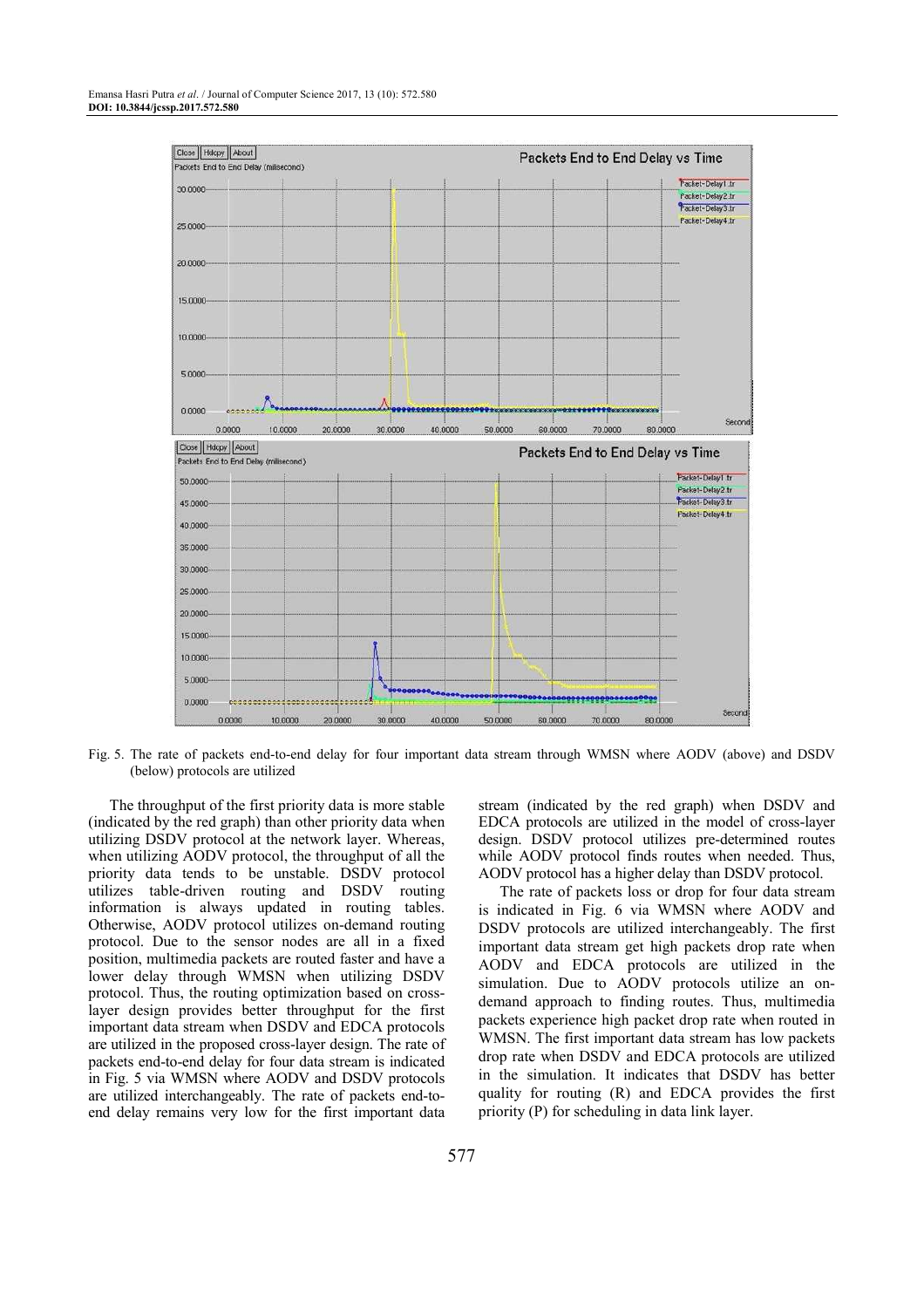#### Emansa Hasri Putra *et al*. / Journal of Computer Science 2017, 13 (10): 572.580 **DOI: 10.3844/jcssp.2017.572.580**



Fig. 6. The rate of packets loss or drop four important data stream through WMSN where AODV (above) and DSDV (below) protocols are utilized



Fig. 7. The rate of packets end-to-end delay for the "Foreman" H.264/SVC video from the sensor node 1 to the sensor node 5 where AODV and DSR protocols are utilized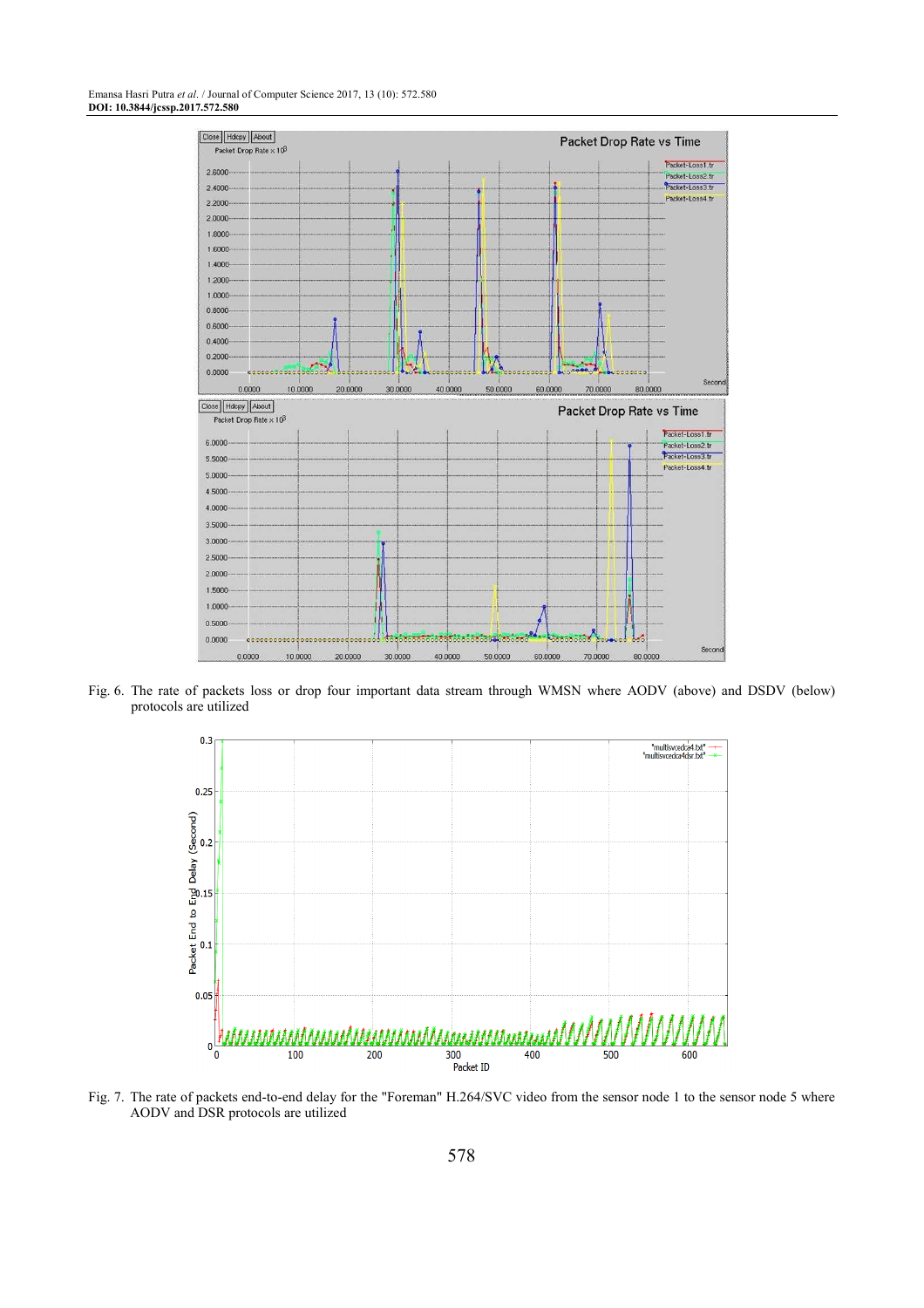The rate of packets end-to-end delay for the "Foreman" H.264/SVC video is indicated in Fig. 7. The video is delivered from the sensor node 1 to the sensor node 5 and AODV and DSR protocols are utilized interchangeably. When DSR protocol is utilized in the network layer, the "Foreman" H.264/SVC video has lower end-to-end delay (indicated by the green graph) than AODV protocol in the network layer. The "Foreman" H.264/SVC video packets have an average delay of 0.02 second. DSR protocol utilizes many alternative routes from sources to a sink. Each node in the DSR has a routing source that stores information for all these purposes.

Then each node also has an ability to learn the route to each destination in DSR. Thus, DSR has a better ability to obtain routing information than AODV. It indicates that the routing optimization based on crosslayer design provides lower delay results for the "Foreman" H.264/SVC video when DSR and EDCA protocols are utilized in the model of cross-layer design.

#### **Conclusion**

The routing optimization based on the proposed cross-layer design has been conducted successfully in the wireless multimedia sensor network (WMSN). The routing optimization has treated the first important data stream to obtain better results regarding throughput, packets end-to-end delay and packet drop rate in the WMSN. Then the "Foreman" H.264/SVC video packets have lower delay when AODV and DSR protocols are utilized in the cross-layer design. Thus, the routing optimization process based on the proposed cross-layer design can optimize the multimedia transmission in the wireless multimedia sensor networks (WMSNs).

#### **Acknowledgement**

This work was supported by Department of Electrical Engineering and Information Technology, Universitas Gadjah Mada and Department of Electrical Engineering, Politeknik Caltex Riau, Indonesia.

# **Funding Information**

This work was supported by Politeknik Caltex Riau Dissertation Grant, Indonesia.

#### **Author's Contributions**

**Emansa Hasri Putra:** Proposed a routing optimization model, conducted simulations to investigate it and wrote the manuscript.

**Risanuri Hidayat:** Discussed and revised all paper content.

**Widyawan:** Analyzed how to implement the crosslayer design model for routing optimization in WMSN.

**Wayan Mustika:** Analyzed how to use dynamic programming approach for the cross-layer design model.

#### **Ethics**

This article is original and contains unpublished material. The corresponding author confirms that all of the other authors have read and approved the manuscript and there are no ethical issues involved.

# **References**

Akyildiz, I.F., T. Melodia and K.R. Chowdhury, 2007. A survey on wireless multimedia sensor networks. Comput. Netw., 51: 921-960.

DOI: 10.1016/j.comnet.2006.10.002

- Al-Karaki, J.N. and A.E. Kamal, 2004. Routing techniques in wireless sensor networks : A survey. IEEE Wireless Communications, 11: 6-28. DOI: 10.1109/mwc.2004.1368893
- Alwan, H. and A. Agarwal, 2013. A cross-layer-based routing with QoS-aware scheduling for wireless sensor networks. Proceedings of the ACS International Conference on Computer Systems and Applications, May 27-30, IEEE Xplore press, Ifrane, Morocco, pp: 1-8.

DOI: 10.1109/AICCSA.2013.6616449

- Bradley, H., 1977. Chapter 11 Dynamic Programming. Applied mathematical programming, 26: 320-362. DOI: 10.2307/2550876
- Caro, G.D., F. Ducatelle and L.M. Gambardella, 2005. Special Issue on Self-organisation in mobile networking AntHocNet: An adaptive nature-inspired algorithm for routing in mobile ad hoc networks. Eur. Trans. Telecommunications. DOI: 10.1002/ett.1062
- Ducatelle, F., 2007. Adaptive routing in ad hoc wireless multi-hop networks. Diss. Università della Svizzera Italiana.
- Ehsan, S. and B. Hamdaoui, 2012. A survey on energyefficient routing techniques with QoS assurances for wireless multimedia sensor networks. IEEE Communications Surveys Tutorials, 14: 265-278. DOI: 10.1109/SURV.2011.020211.00058
- Foh, C.H., 2007. Optimized cross-layer design for scalable video transmission over the IEEE 802.11e networks. IEEE Transactions Circuits Systems Video Technology, 17: 1665-1678. DOI: 10.1109/TCSVT.2007.903808
- Ke, C.H., 2012. myEvalSVC: An integrated simulation framework for evaluation of H.264/SVC transmission. KSII Transactions Internet Information Syst., 6: 378-393. DOI: 10.3837/tiis.2012.01.021
- Ksentini, A., M. Naimi and A. Gueroui, 2006. Toward an improvement of H.264 video transmission over IEEE 802.11e through a cross-layer architecture. IEEE Communications Magazine, 44: 107-114. DOI: 10.1109/MCOM.2006.1580940